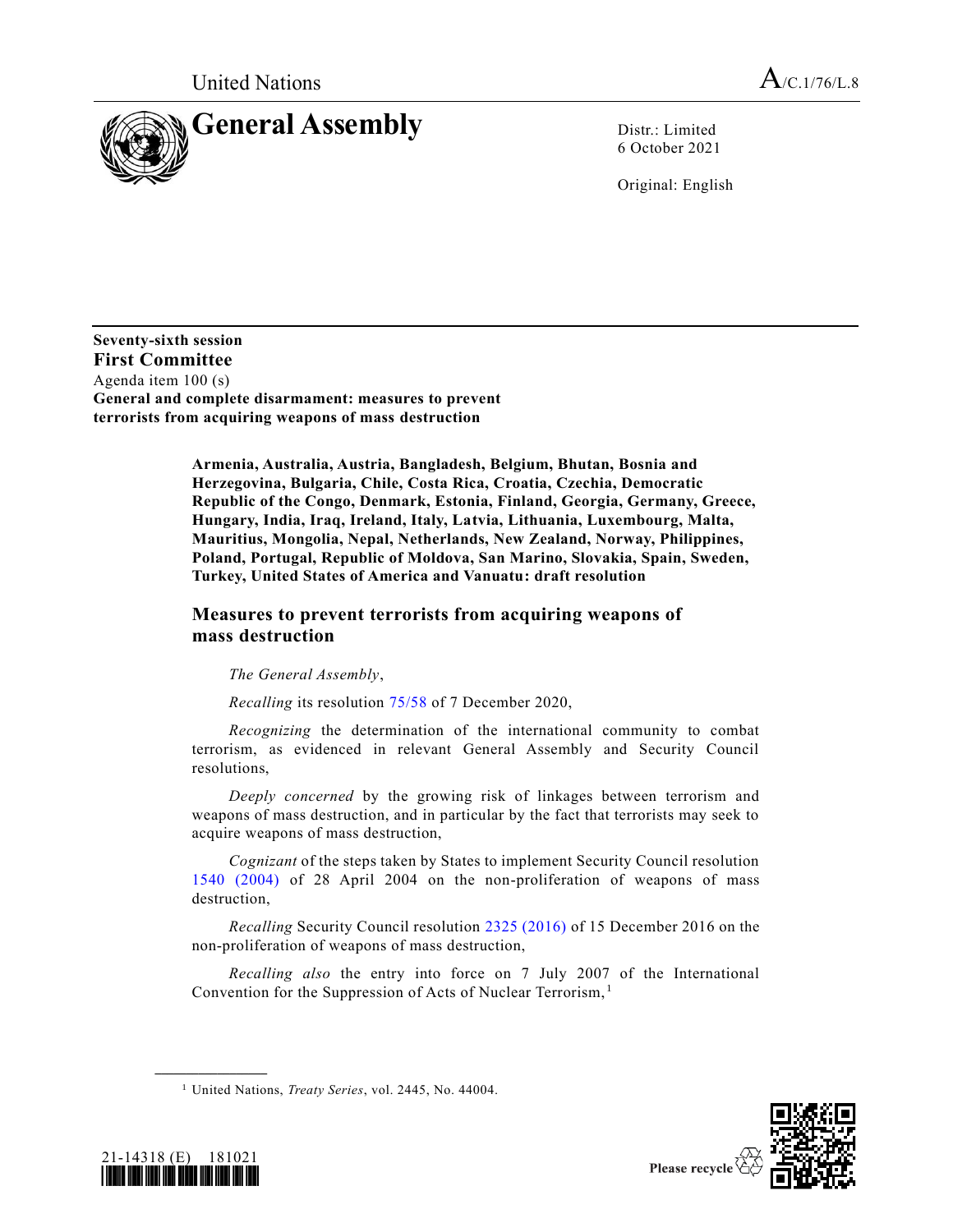*Recalling further* the adoption, by consensus, of amendments to strengthen the Convention on the Physical Protection of Nuclear Material<sup>2</sup> by the International Atomic Energy Agency on 8 July 2005, and their entry into force on 8 May 2016,

*Recalling* the support expressed in the Final Document of the Eighteenth Summit of Heads of State or Government of Non-Aligned Countries, held in Baku on 25 and 26 October 2019, $3$  for measures to prevent terrorists from acquiring weapons of mass destruction,

*Recalling also* that the Group of Eight, the European Union, the Regional Forum of the Association of Southeast Asian Nations and others have taken into account in their deliberations the dangers posed by the likely acquisition by terrorists of weapons of mass destruction and the need for international cooperation in combating it, and that the Global Initiative to Combat Nuclear Terrorism has been launched jointly by the Russian Federation and the United States of America,

*Recalling further* the holding of the Nuclear Security Summit on 12 and 13 April 2010 in Washington, D.C., on 26 and 27 March 2012 in Seoul, on 24 and 25 March 2014 in The Hague and on 31 March and 1 April 2016 in Washington, D.C.,

*Recalling* the holding of the high-level meeting on countering nuclear terrorism, with a focus on strengthening the legal framework, in New York on 28 September 2012,

*Acknowledging* the consideration of issues relating to terrorism and weapons of mass destruction by the Advisory Board on Disarmament Matters, <sup>4</sup>

*Taking note* of the holding by the International Atomic Energy Agency of the third International Conference on Nuclear Security: Sustaining and Strengthening Efforts, in Vienna in February 2020, the second International Conference on Nuclear Security: Commitments and Actions, in Vienna in December 2016, and the first International Conference on Nuclear Security: Enhancing Global Efforts, in Vienna in July 2013, and the relevant resolutions adopted by the General Conference of the Agency at its sixty-fifth regular session,

*Recalling* the Code of Conduct on the Safety and Security of Radioactive Sources, approved by the Board of Governors of the International Atomic Energy Agency on 8 September 2003, and the supplementary Guidance on the Management of Disused Radioactive Sources, approved by the Board of Governors of the Ag ency on 11 September 2017,

*Recalling also* the 2005 World Summit Outcome adopted at the high-level plenary meeting of the General Assembly on 16 September 2005<sup>5</sup> and the adoption of the United Nations Global Counter-Terrorism Strategy on 8 September 2006, <sup>6</sup>

*Taking note* of the report of the Secretary-General submitted pursuant to paragraph 5 of resolution [75/58,](https://undocs.org/en/A/RES/75/58)<sup>7</sup>

*Mindful* of the urgent need for addressing, within the United Nations framework and through international cooperation, this threat to humanity,

**\_\_\_\_\_\_\_\_\_\_\_\_\_\_\_\_\_\_**

<sup>2</sup> Ibid., vol. 1456, No. 24631.

<sup>3</sup> Se[e A/74/548,](https://undocs.org/en/A/74/548) annex.

<sup>4</sup> Se[e A/59/361.](https://undocs.org/en/A/59/361)

<sup>&</sup>lt;sup>5</sup> Resolution [60/1.](https://undocs.org/en/A/RES/60/1)

<sup>6</sup> Resolution [60/288.](https://undocs.org/en/A/RES/60/288)

 $7 A/76/189.$  $7 A/76/189.$